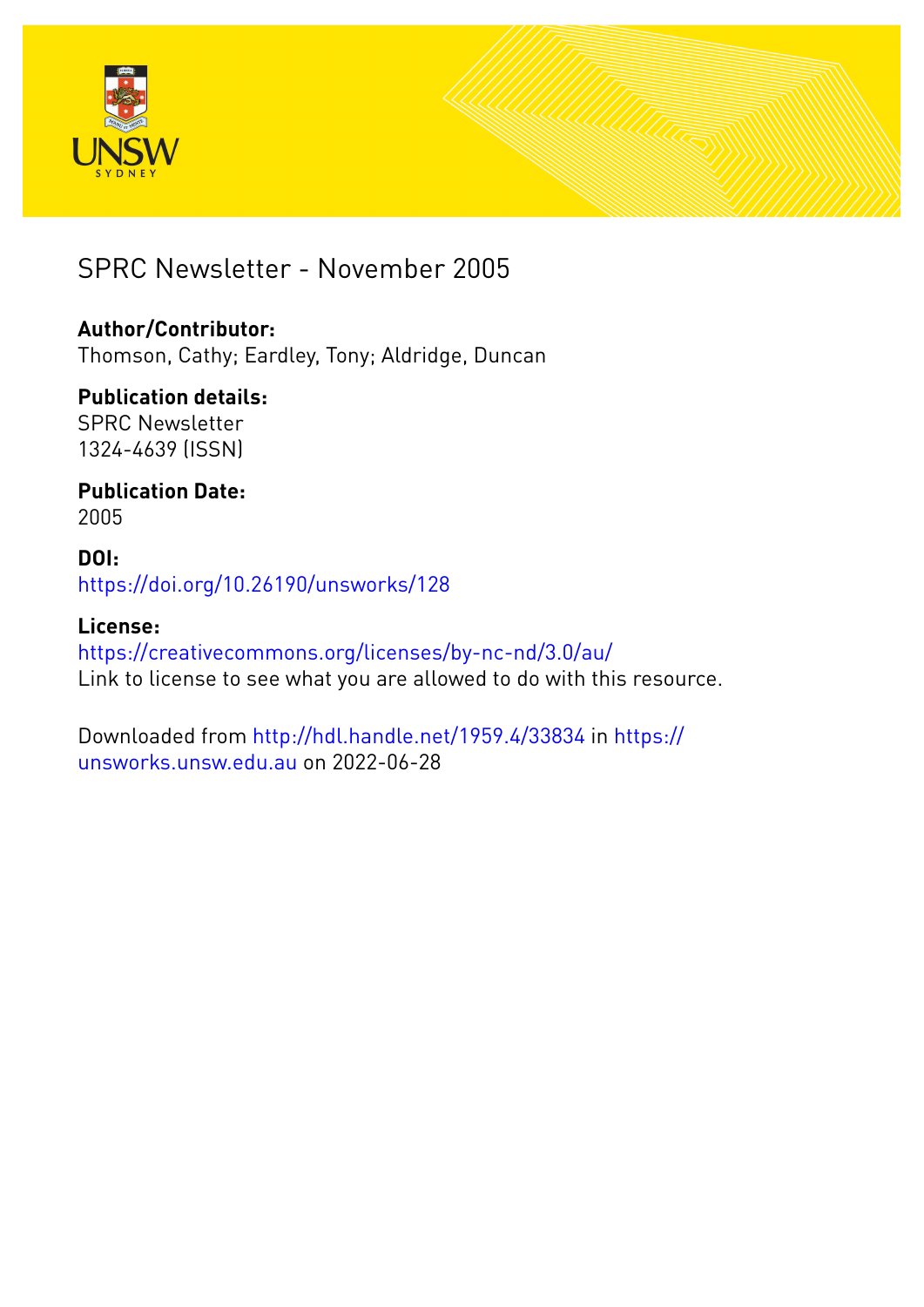## **No 91** November 2005 Newsletter Social Policy Research Centre

## **The Impact of Breaching on Income Support Recipients1**

#### by Tony Eardley

Financial penalties for noncompliance with job search requirements have always existed in Australia, but they have become controversial in recent years because of a massive increase in the volume of breaching in the second half of the 1990s. This rise (340 per cent between 1997 and 2001) stemmed from the intensification of requirements placed on unemployed beneficiaries as part of 'mutual obligation'. Centrelink was also required to be more vigilant in operating these rules and Job Network agencies came under contractual pressure to report noncompliance with participation plans.

The total monetary value of penalties for a single adult in June 2002 ranged from \$384, for one administrative breach, to \$3491, where three activity test breaches were incurred within a two-year period. The proportion of all breaches that were imposed under activity test rules also doubled during this period. With so many more people receiving penalties and more of these at high levels, the fairness of such substantial reductions in payments from already low-income recipients began to be seriously questioned. The welfare sector mounted a

successful campaign against breaching during this period, drawing on case studies of clients suffering harsh impacts, and established an independent review of breaching which recommended substantial structural and procedural changes (Pearce, Disney and Ridout, 2002). In response to the level of public disquiet the Government made a number of changes to policy and practice that brought the numbers of breaches back down again in early 2003 to pre-1997 levels. However, when the study on which this article is based was commissioned (in 2002) there was little systematic evidence either on the effectiveness of breaching as compliance tool or on its other wider impacts. Thus the Commonwealth Department of Family and Community Services commissioned the research to *Continued on page 5*



*Tony Eardley*

<sup>1</sup> This article is based on research commissioned by the Australian Government Department of Family and Community Services, but any views expressed are those of the author and not of the Department.

### **CONTENTS**

The Impact of Breaching............................1 Conference Report....................................10 Staff and Visitor Update ............................2 From the Director ........................................3 Visitors..................................................................9 Children in SAAP........................................12 New Discussion Paper ............................13 New Projects ................................................14

#### **Lead Article:**

Tony Eardley discusses the impact of breaching on income support recipients.

#### EditorS ◆ Cathy Thomson, Tony Eardley, Duncan Aldridge

◆ Registered by Australia Post ◆ Publication No. NBP4766 ◆ ISSN 1324 4639 ◆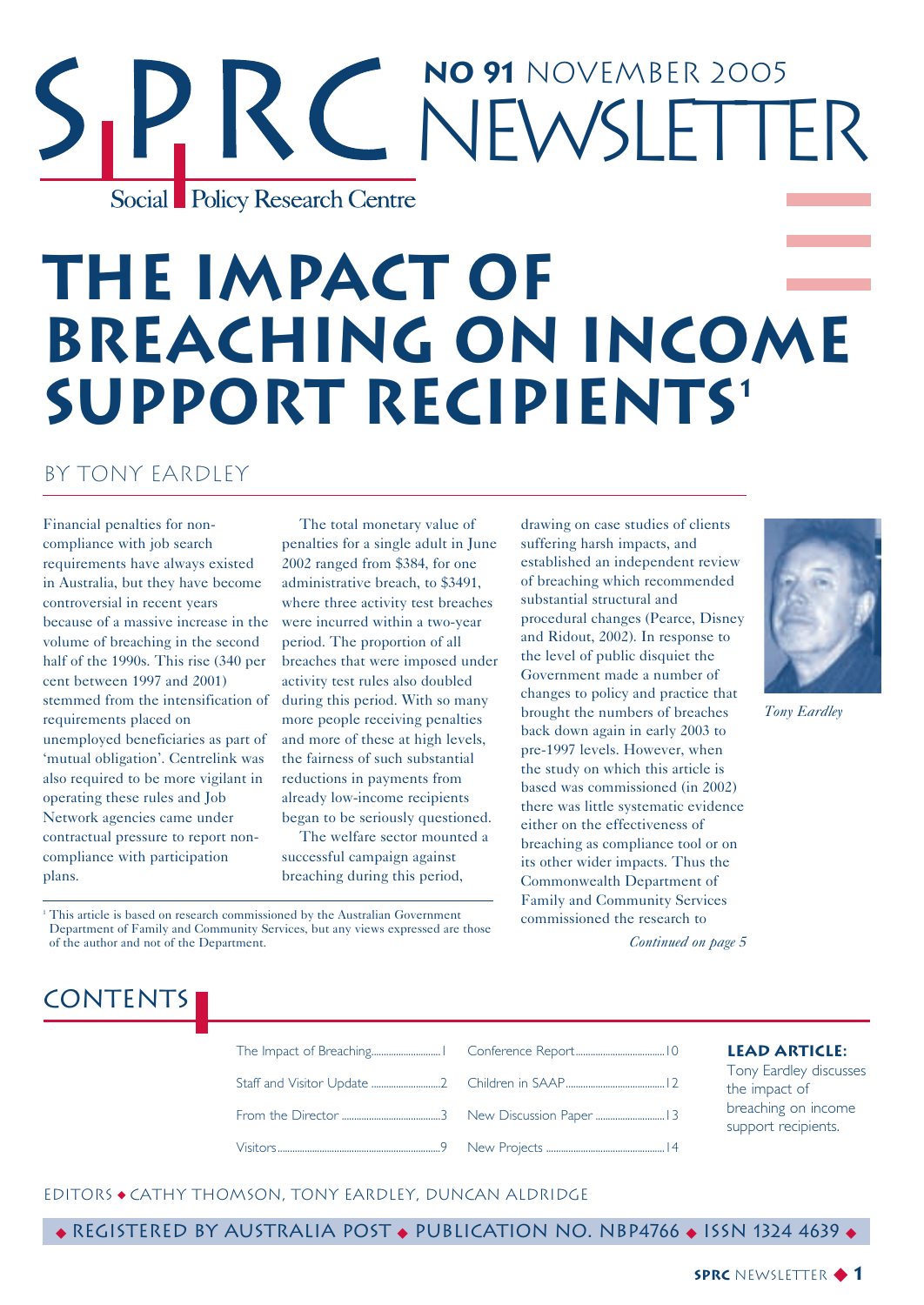# Social Policy Research Centre

*Acting and Deputy Director* Professor Ilan Katz

*Director and ARC Professorial Fellow* Peter Saunders

*Senior Research Fellows* Dr Bruce Bradbury Professor Bettina Cass Dr Tony Eardley Karen Fisher (on leave)

*Research Fellows* Dr Lyn Craig Gerry Redmond (on leave) Dr Xiaoyuan Shang Cathy Thomson

*Research Associates* Dr Ann Dadich Trish Hill Suzanne Ingram Dr Kristy Muir Dr Christiane Purcal Ciara Smyth Dr kylie valentine

*Research Officers* David Abelló Natasha Cortis Tom Longden Kelly Sutherland Dr Denise Thompson Glen Took Nick Turnbull

*Business Manager* Melissa Roughley

*Assistant Business Manager* Roxanne Lawson

*Office Manager* Megan Griffiths

*Librarian* Katherine Cummings

*Events and Publications Officer* Duncan Aldridge

*Honorary Fellows* Professor Michael Bittman Dr Judy Cashmore Dr Robyn Dolby Emeritus Professor Sol Encel Dr Sara Graham

*Research Scholars* Sherman Chan Bob Davidson Marilyn McHugh Roger Patulny Christie Robertson Peter Siminski

*Visitors* Dr Ingrid Wilkens Associate Professor Christian Albrekt Larsen

*Social Policy Research Centre* Building G2 Western Campus University of New South Wales Sydney NSW 2052, Australia Phone: +61 (2) 9385 7800 Fax: +61 (2) 9385 7838 Email: sprc@unsw.edu.au http://www.sprc.unsw.edu.au

#### The Social Policy Research Centre

The Social Policy Research Centre is located in the Faculty of Arts and Social Sciences at the University of New South Wales. Under its original name, the Social Welfare Research Centre was established in January 1980, changing its name to the Social Policy Research Centre in 1990. The SPRC conducts research and fosters discussion on all aspects of social policy in Australia, as well as supporting PhD study in these areas. The Centre's research is funded by governments at both Commonwealth and State levels, by academic grant bodies and by non-governmental agencies. Our main topics of inquiry are: economic and social inequality; poverty, social exclusion and income support; employment, unemployment and labour market policies and programs; families, children, people with disabilities and older people; community needs, problems and services; evaluation of health and community service policies and programs; and comparative social policy and welfare state studies.

*The views expressed in this Newsletter, as in any of the Centre's publications, do not represent any official position of the Centre. The SPRC Newsletter and all other SPRC publications present the views and research findings of the individual authors, with the aim of promoting the development of ideas and discussion about major concerns in social policy and social welfare.*

## Staff and STAFF STAFF AND<br>VISITOR UPDATE

#### ARRIVALS:

PROFESSOR BETTINA CASS has joined the Centre from the University of Sydney.

BOB DAVIDSON has commenced his PhD.

ROXANNE LAWSON has joined the Centre to work as an Assistant Business Manager.

CHRISTIANE PURCAL is working on the Stronger Families Stronger Communities Research Project.

PETER SIMINSKI has resigned his position as Senior Research Officer and has commenced his PhD.

TOM LONGDEN has joined the Centre to work with Peter Saunders on his Australian Professorial Fellowship.

GLEN TOOK has joined the Centre and is working on the Better Futures project.

NICK TURNBULL has taken up a position to work on the Community Strength project.

#### DEPARTURES:

KAREN FISHER has taken six months leave during which time she will be based at the Chinese Academy of Social Sciences in China.

EVA FRANZEN has completed her time at the Centre and returned to Sweden.

JOHN HUDSON visited the Centre from April to September.

ALAN MORRIS has returned to the School of Social Science and Policy. He will continue to work on the HASI project.

#### VISITORS:

DR INGRID WILKENS from the Institute for Economics and Social Sciences, University of Erlangen-Nuremberg, Germany is visiting the Centre.

ASSOCIATE PROFESSOR CHRISTIAN ALBREKT LARSEN is visiting the Centre from the Centre for Comparative Welfare Studies, Aalborg University Denmark.

We regret to announce that, after a long illness, Natalie Barnes passed away in August. Nat was a postgradute scholar at the Centre in the late '90s, before joining The Treasury. She was admired by many at SPRC and will be much missed.



**The Social Policy Research Centre is located at G2 on the Western Side of Anzac Parade, Kensington Campus, enter via Day Avenue.**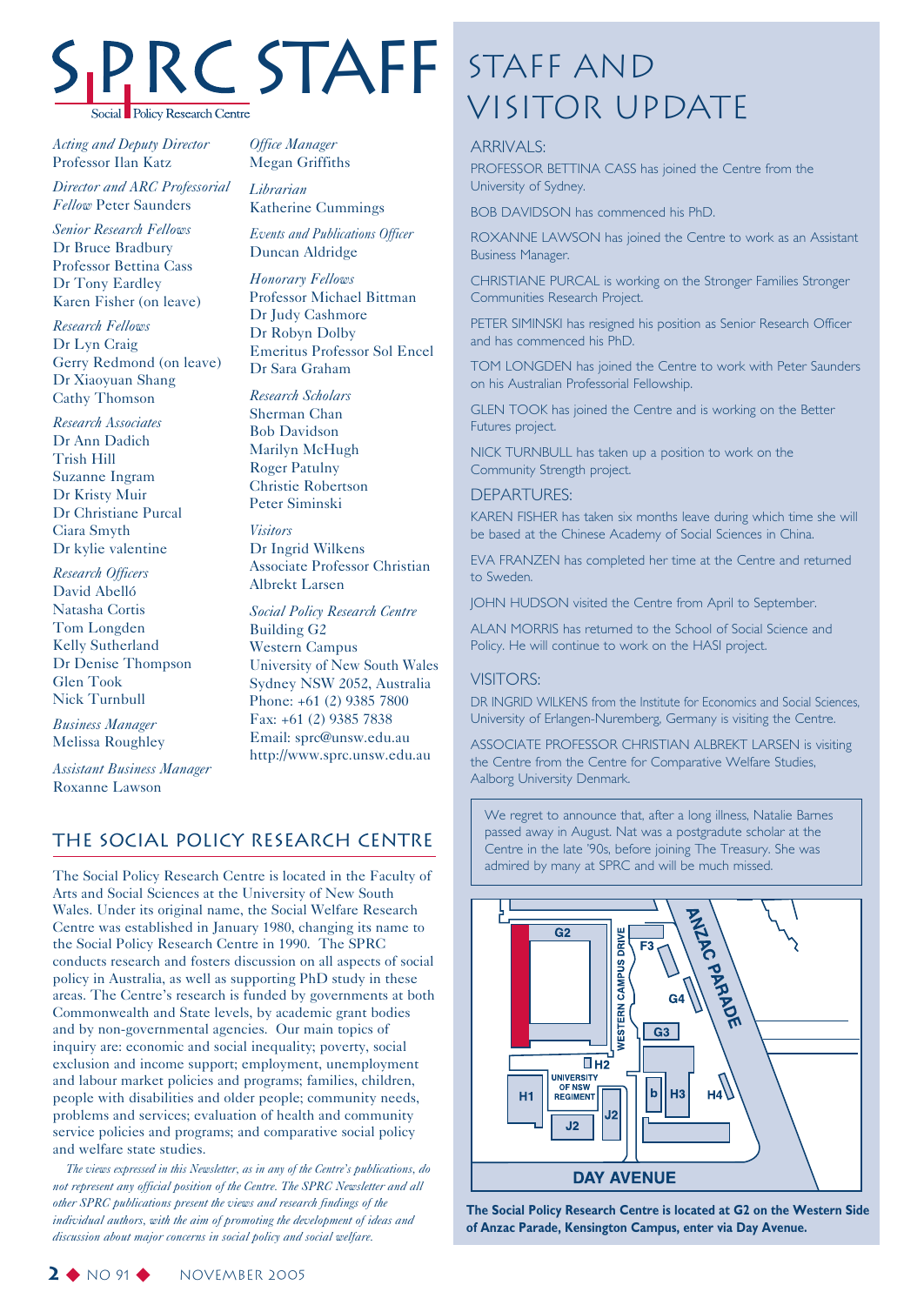## FROM THE DIRECTOR by Ilan Katz

Since the last SPRC newsletter there have been three significant developments in the life of the SPRC. First we have moved from the Rupert Myers building to the Western Campus of UNSW. Second has been the successful 9th Australian Social Policy Conference and thirdly Professor Bettina Cass has joined the SPRC as a Professorial Fellow.

The move was very smoothly accomplished, and the excellent organisational skills of Bruce Bradbury, Duncan Aldridge and Megan Griffiths ensured that the transition was relatively seamless. We are now more or less completely settled into the bucolic surroundings of the western campus and are getting used to the barrack like dimensions of G2.

Bettina has similarly fitted in to SPRC life as if she had never left (she was an SPRC staff member during the 80s – see full article on page 16). Indeed she started working on a new expression of interest even before she moved in! We are all looking forward to working with her. Bettina is not only an illustrious scholar, she is also a delightful colleague to have on board and she is sure to add gravitas and authority to our research.

The 2005 ASPC was, by all accounts, the best organised so far, and also provided the usual high quality of plenary presentations, discussion forums and presented paper sessions. The consensus is that the entertainment at the conference dinner was even better than the normal high standards of these events! The biggest complaint (as usual) was that there were too many interesting sessions in parallel, and therefore delegates had to make painful choices as to

which sessions to attend.

One of the important themes of the ASPC was the relationship between social research and policy. This was implicit in all the keynotes and was directly addressed by Peter Saunders in his excellent and thought provoking keynote talk. (available on the conference website at http://www.sprc.unsw.edu.au/ASPC 2005/index.htm). This relationship has become a hugely important issue recently, with the growth of 'Evidence Based Policy' and the need for even the most blue sky research to be 'policy relevant'. For many the issue is how to bridge the gap between policy makers and researchers, so that policy can be guided by the real evidence and researchers can better understand the needs of policy makers.

However, some recent events have highlighted for me how tenuous this relationship can sometimes be, and how difficult it is for research to always have immediate policy relevance.

It was interesting to me that very few papers at the ASPC dealt with the issue of race and ethnicity or migration, other than in relation to Indigenous Australians. The equivalent conference in the USA, UK or Europe would almost certainly have contained a significant number of papers on issues related to inter-racial relations, ethnic identity, outcomes of social policy interventions for different ethnic groups etc. I was told that a number of years ago there was a lot of concern in social policy circles in Australia about these issues, but that they were no longer considered to be very high on the policy agenda.

We heard about the tragic

bombings in London a couple of weeks before the conference. These attacks, although almost universally expected, resulted in a new wave of soul searching by the media and policy makers, mainly in the UK but also across the developed world. The reason for this is that, counter to all expectations, the perpetrators were 'home grown'. It turned out that the bombers were in fact well integrated into British society, were well educated and came from comfortable backgrounds. This contradicted all the theories about the motivation and origins of suicide bombers, who were expected to be individuals coming from oppressed and poverty stricken backgrounds and whose acts of terror were explained as the desperate response of people who have no other mechanism for resisting the invasion of their countries.

Subsequent opinion polls in the UK showed that a substantial proportion of the Moslem population were actively supportive of, or at least sympathetic to, the suicide bombers.

In Australia there has been a sudden recognition that the 'home grown' Moslem population may also feel disaffected from Australian society and that this society needs to develop a much more in-depth understanding of Australian Moslem communities. John Howard's recent summit with 'moderate' Moslem leaders may have contained a number of agendas, but it was an important official recognition that the Moslem community needs to be engaged as a community and that perhaps some of the pre-existing notions



*Ilan Katz*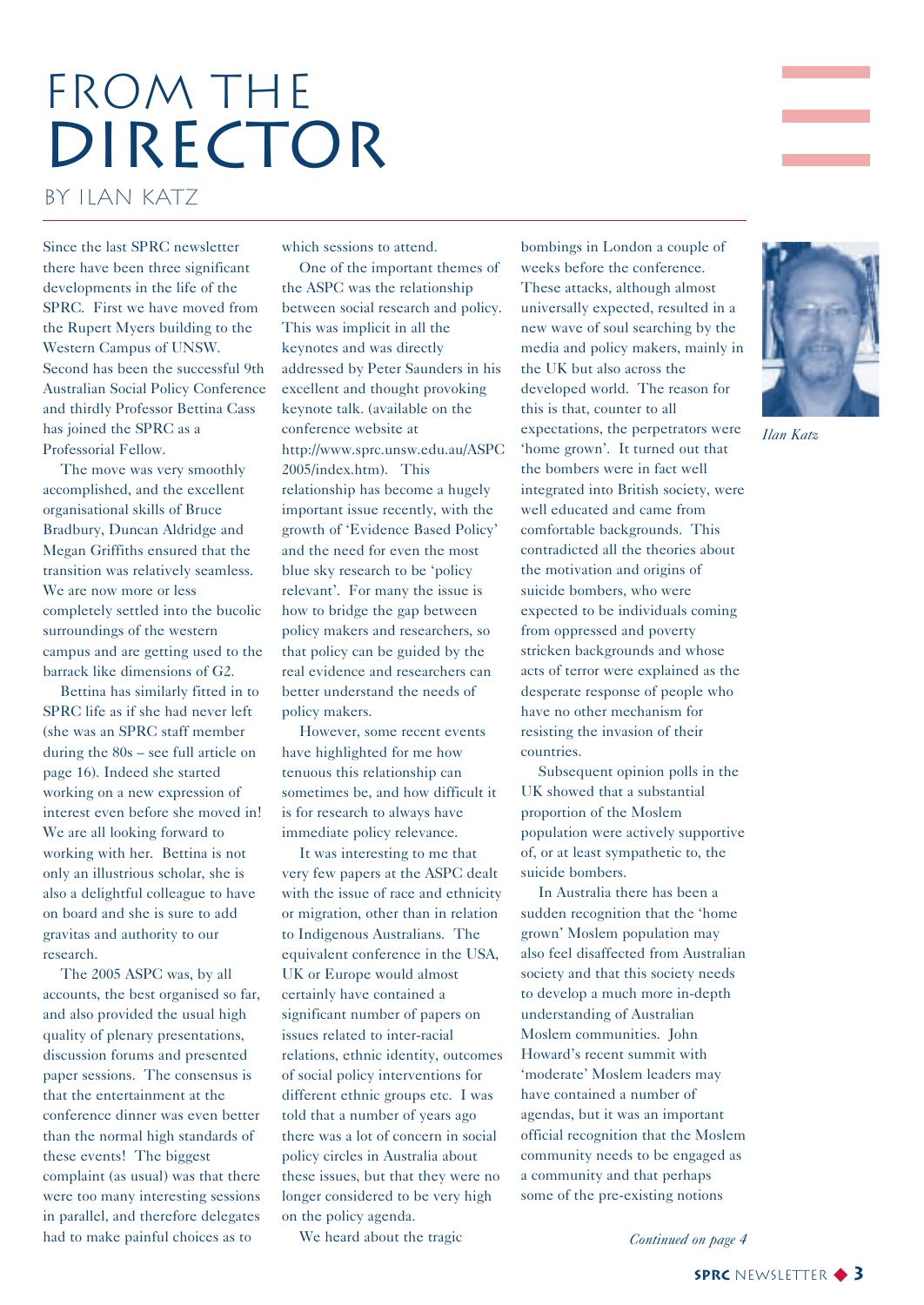which have been held about Moslems in Australia have been misconceived.

Perhaps serendipitously, it was reported in The Australian Higher Education Supplement this month that three new schools of Islamic Studies are being set up in Australian universities. The report highlights the lack of understanding between Moslems and Australians, and views the setting up of the research centres as a step to greater understanding.

I am sure that all three of these centres will produce important contributions to better understanding between Moslems and other Australians. But I would like to ask a slightly different question – why is it that these studies are only beginning now? There have been a substantial number of Moslems in Australia for decades, but until recently they have attracted very little policy or research interest in their own right.

I think that at least part of the answer lies in the increasingly strident calls for research to be 'policy relevant' and for policy to be 'evidence based'. As a policy research institute these are obviously aims with which SPRC would wholeheartedly agree , but they are beginning to be taken rather too literally. Policy relevant does not necessarily require

researchers to address the issues which are bothering policy makers this week, nor does evidence based policy mean that policy makers should (or could) simply implement the recommendations of the latest study to report in their area of concern. The relationship between research and policy is - and should be - rather more complex than that, especially in the field of social policy. Models taken from health research are not always appropriate for social policy, which is not simply a matter of implementing the most 'effective' solutions for given social problems, but is about balancing the interests of different sectors of society. Evidence based policy requires of policy makers that they take a step back from their immediate concerns and engage in a process which has different objectives and timescales to their own, but which can give them a much deeper insight into some of the issues which they are tackling (although it won't always provide the answers).

However, I am here concerned with the responsibilities of researchers. It is our responsibility to ensure that we don't just respond to the 'sexy' issues of the day, but try, as far as possible, to look more broadly at what is happening in society and to conduct research which will

respond to the broader policy agenda. I have been interested in the reaction of academics to the proposal that the ARC board be replaced by a single CEO responsible directly to the Minister for Education. Surely the direct involvement of politicians in deciding what research should be funded is a big step in the direction of ensuring that research and policy are even more closely associated. Yet the furious reaction of academics to this proposal indicates that researchers are not really willing to pay the price for closer relationships between research and policy. This move seems to be designed not so much as a way of promoting evidence based policy, but rather to further develop policy based evidence. The consequences for academic freedom and independence will be considerable. So although a greater understanding between academics and policy makers is a good thing, I still believe that there need to be clear and understood boundaries between the two. Most importantly, research need to be funded to study not only issues that are currently top of the policy agenda, but also 'blue skies' research which is more speculative and which will have longer term or less direct implications for public policy.

#### **Corrections**

The prior issue of the SPRC Newsletter (Issue No. 90) contained several errors for which we apologise. The correct details are provided below.

John Lawrence was a member of the SWRC Advisory Committee 1980-89, Chair of the SWRC Research Management Committee 1985-89, and Presiding Member of the SPRC Management Committee 1990-96. John Nevile was a member of the SWRC Advisory Committee 1980-89, a member of the SPRC Management Committee 1990-2002, and its Presiding Member 1997-2000. Adam Graycar was the Centre's Director from 1980 to 1985.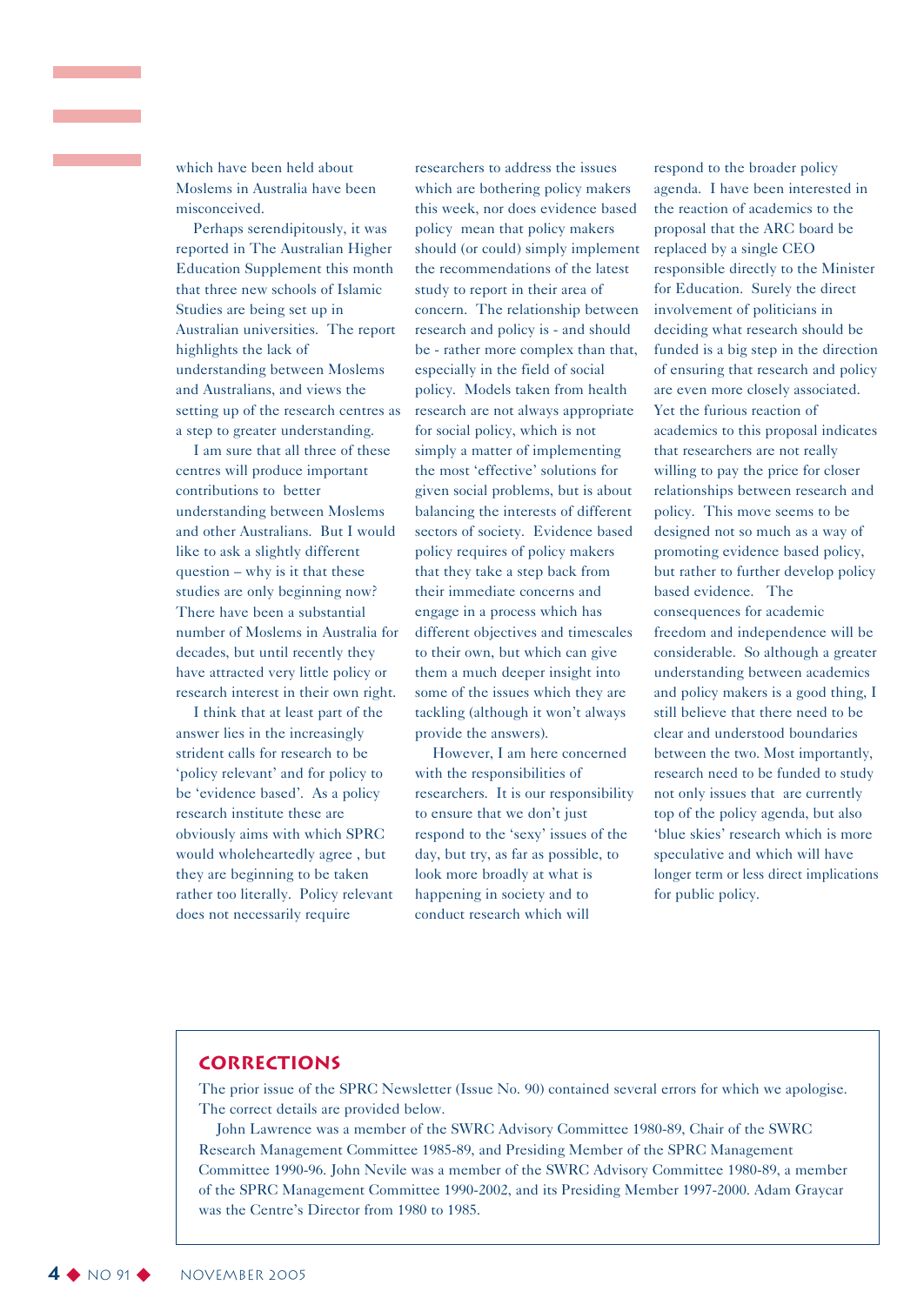### **The Impact of Breaching ON INCOME SUPPORT RECIPIENTS** CONTINUED

### FROM PAGE 1

address this information gap. The full report (Eardley et al., 2004) can be downloaded from the SPRC website.

Following negotiations between the Government and the Senate over the Australians Working Together package, legislation was eventually passed in March 2003 with amendments that reduced the scope and severity of breaching penalties. The Government also agreed to establish a Breaching Review Taskforce, which reported to Ministers in December 2004. The findings of our study were amongst the range of evidence provided to the Taskforce. Subsequently the 2005 Budget foreshadowed a revised system of penalties based on a partial suspension of payments until compliance is re-established. The details of the new system are still emerging, but welfare sector groups remain unconvinced that it addresses all the problems identified with previous arrangements (Welfare Rights Centre, 2005).

#### **Aims and methodology**

The research focused on examining which groups of recipients were disproportionately affected by breaching; to what extent initial breaches resulted in actual financial penalties; whether breaching increased compliance; and the overall impacts of being breached.

The study included: a review of existing data and research on breaching; a national telephone survey of breached customers undertaken at the end of 2002, with an achieved sample of 1005; a national postal survey of welfare agencies, representing a broad cross-section of community services dealing with breached clients, with usable responses from 99 agencies; and in-depth interviews with 20 people who had recently experienced breaches, including

recipients in a range of disadvantaged groups. The details of the survey methodology can be found in the main report. The customer survey sample was reasonably representative of breached beneficiaries as a whole, but probably underestimated to some extent the level of disadvantage because of reliance on telephone contact. In particular it would inevitably have understated the level of insecure housing amongst breached beneficiaries.

#### **The incidence of breaching**

One of the main research questions was whether breaching disproportionately affects the most vulnerable recipients, as welfare sector agencies have argued. The evidence was mixed on this. One limitation of the study was that we were not able within the resources available to construct a direct comparison group of non-breached customers. It was clear, however, that breaching was particularly concentrated amongst younger beneficiaries. Men were also somewhat more likely to be breached, but the sex difference was less significant than that of age. Previous research has shown that Indigenous beneficiaries were also disproportionately likely to be breached, but more recent data suggested that the gap between Indigenous and non-Indigenous recipients may have been narrowing.

People who were breached experienced many types of disadvantage, including Englishlanguage difficulties, physical and mental health problems, substance abuse, unstable housing and difficult living situations. Just over one-quarter reported having a health problem or disability which limited their work or job search capacity, and two-thirds of these had received medical treatment for the condition in the previous year. Eight per cent reported a

psychological or mental health problem, ranging from serious conditions such as schizophrenia and bi-polar disorder to various levels of depression and anxiety. These were recipients of unemployment payments, not the Disability Support Pension, and we should assume some underreporting of such conditions in a survey of this kind. On the other hand, other research has suggested that mental health problems are surprisingly common amongst unemployed income support recipients as a whole, affecting up to 30 per cent (Butterworth, 2003).

Around 44 per cent of respondents lived with their families (even more for the youngest groups), and both the survey and the in-depth interviews found that support from families was crucial in whether they were likely to experience significant hardship as a result of a penalty. There was somewhat more housing stability than we might have expected, with only a third having moved more than once in the previous year. However, the survey is likely to have under-sampled people with the most unstable housing or transient lives. Thus it should be viewed as providing lower-bound estimates of the difficulties experienced.

Where there was more direct evidence of comparative disadvantage amongst breached customers was in their experiences of a range of household financial stresses. A comparison using ABS financial stress measures suggested that breached customers' households were considerably more likely than other unemployed income support recipients to have experienced multiple cash flow and other hardship problems in the previous year.

Even just comparing breached Newstart recipients with all those mainly reliant on benefits showed that the former were nearly twice as likely to report multiple cash flow problems (65 per cent compared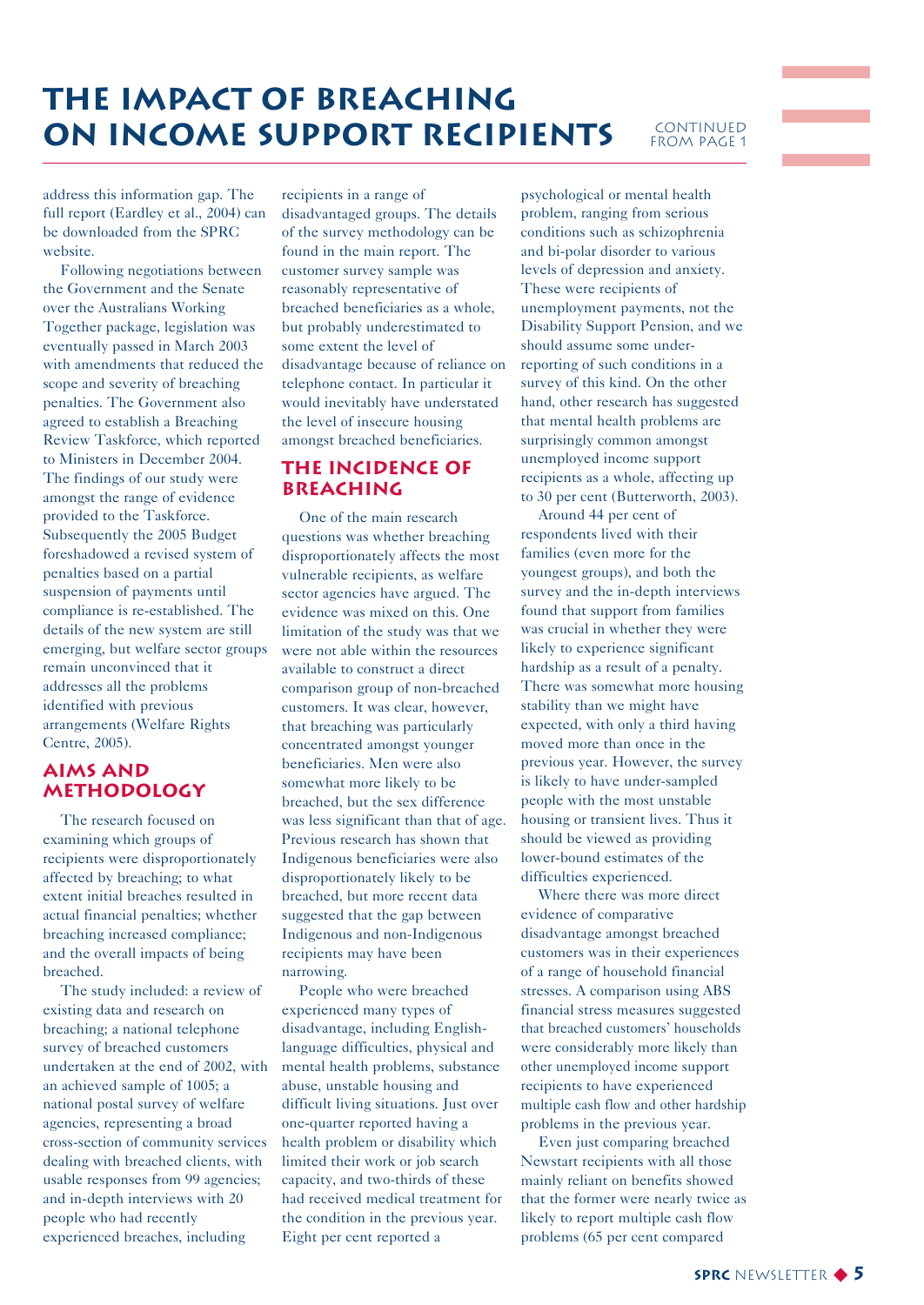with 33 per cent). Youth Allowance recipients were also more than one and a half times as likely to report multiple cash flow problems, but they were also more likely to report no cash flow problems (21 per cent compared with four per cent), possibly because they were more often living with their families. Breached Newstart customers were also well over twice as likely to report multiple financial hardship (42 per cent compared with 18 per cent).

Of course, an association between breaching and financial stress over a given period does not tell us the direction of any causality. Being breached may cause financial hardship, but preexisting financial hardship could also lead people to attempt to maximise income, such as by not reporting all earnings, and consequently to receive a penalty.

#### **Does breaching increase compliance?**

Previous evidence on whether breaching improves compliance with income support requirements has been mixed. Evaluation of similar sanctions in the UK and the US suggest that they tend to fall on the more disadvantaged recipients but that these are the group for whom sanctions have the least impact on compliance (Burke and Falk; 2001; Britton, 2002). However, in some States in the US at least, they appear to be more effective where a return to compliance immediately reduces the penalty (Schnurer and Kolker, 2002).

#### **Table 1: Financial stress**

|                                                         | Cash flow |      |                                       | Hardship |      |      |
|---------------------------------------------------------|-----------|------|---------------------------------------|----------|------|------|
|                                                         |           |      | None Some Multiple None Some Multiple |          |      |      |
| Breached customers (2002)                               |           |      |                                       |          |      |      |
| <b>Newstart</b>                                         | 16.0      | 191  | 64.9                                  | 35.7     | 226  | 41.7 |
| <b>Youth Allowance</b>                                  | 21.4      | 26.I | 52.5                                  | 45.0     | 23.4 | 31.7 |
| Households with $50\%$ + income from benefits (1998-99) |           |      |                                       |          |      |      |
| <b>Newstart</b>                                         | 14.2      | 524  | 33.4                                  | 47.3     | 35.0 | 17.7 |
| <b>Youth Allowance</b>                                  | 3.7       | 634  | 32.9                                  | 68.8     | 23.2 | 8.0  |

*Sources: SPRC survey of breached customers; Bray (2001), Table 15, based on analysis of ABS Household Expenditure Survey.*

Our study also provides a mixed picture. It was not possible to follow up respondents to see what they actually did after being breached (and determining any causal link between breaching and subsequent behaviour is methodologically difficult in any case). Our results were based simply on what people told us they did or did not do as a result to a breach. In response to an openended question about the impact of the most recent breach, less than seven per cent reported increasing their participation in job search or work, and compliance did not rate highly in their assessment of the most important impact of breaching. Nearly as many (six per cent) reported some negative effect on participation, such as reduced job search or curtailing a course of study. The welfare organisations surveyed also generally saw compliance as one of the lesser effects of breaching for most of their clients.

On the other hand, in response to a subsequent, *prompted* list of possible impacts (over a longer time

period), nearly 90 per cent of breached customers reported increased participation in a range of compliance. More than two-fifths said they found some kind of work or increased existing hours of work, while almost one-third said that they started reporting all of their earnings. However, breaching also apparently resulted in negative participation effects for more than one-third of respondents, including reduced job search and more unreported 'cash-in-hand' work.

Similar results came from responses to a series of attitudinal statements, with nearly two-thirds agreeing that having their payments cut made them more determined to find work, but three-fifths saying that being breached made it harder for them to look for it.

In-depth interviews provided further detail. For a small number of participants, the breach led to greater effort to comply, while for others it led to more devious strategies, as they felt they were already doing everything reasonable and possible to meet

*Continued on page 7*

### **SPRC Welcomes Professor Bettina Cass**

The Social Policy Research Centre is delighted to announce that Professor Bettina Cass, formerly Professor of Sociology and Social Policy at the University of Sydney, has joined the SPRC in August. Professor Cass has a long

association with the Centre and we are delighted to see her return. Professor Cass is one of the preeminent sociologists in Australia and her research has focused on the gendered dimensions of work, family, civil society and public

policies in Australia and comparable countries. We will disseminate details of Professor Cass' research in subsequent issues of the Newsletter.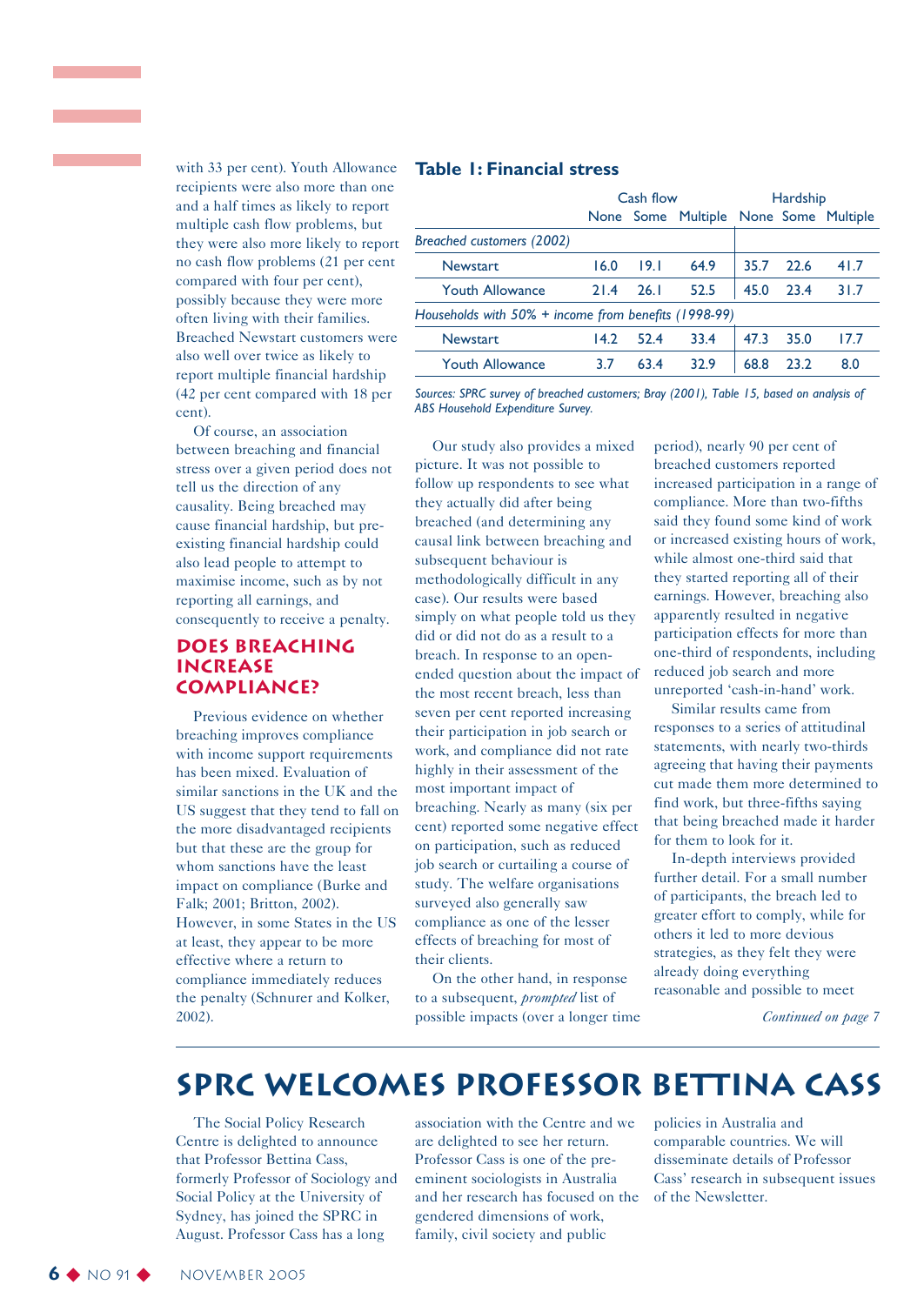their obligations. A common reported problem was of conflict between Centrelink requirements and short-notice opportunities for casual work: respondents often felt that the work opportunity needed to take precedence over a formal requirement to attend an interview/course.

#### **Wider impacts**

Just as the incidence of breaching appeared to fall across a wide spectrum of customer characteristics, the impacts also varied widely. Around one-quarter of breached customers seemed to experience only minor effects, partly because they found or already had some income from work, or because the income loss was absorbed by their families. Nevertheless, breaching did appear to impact substantially on the lives of the majority of those penalised, with the most common group of impacts being problems with daily living expenses. Where people were able to manage on reduced benefits, this was often mainly due to the support of friends and family. The safety net role played by friends and family in alleviating the more serious impacts of breaching was clearly crucial. Without such support some customers faced serious difficulties living on reduced incomes and acquired further debt, with a small number experiencing disruptive life events such as disconnection of utilities or even homelessness.

Where family support was lacking, loss of benefit could bring significant and longer-term effects, making some young people vulnerable to abuse and hindering educational opportunities. There was a significant minority of between 10 and 20 per cent for whom breaching resulted in losing their accommodation or having to move to cheaper housing. These outcomes may undermine efforts in other policy areas to encourage further education and training, and to prevent youth homelessness.

Some of the more extreme impacts, such as criminal or risk-taking behaviour, seemed restricted to a small number of recipients. Still, about one in six reported jumping trains or avoiding paying fares as a result of breaching. Health-related, psychological and social impacts arising from breaching were also not uncommon: just over one-third of survey respondents said breaching put their relationships under stress. Seventeen per cent reported having to cut down on medication they needed, while a significant minority reported

of the more serious impacts – again the extent or direction of any causality could not be determined.

The results echoed many of those in the studies carried out by welfare organisations, suggesting that these do not simply represent the views of advocacy groups opposed to breaching in principle. However, given that our survey suggested that only a minority of people breached were especially disadvantaged and that not all experienced serious negative impacts, welfare agencies would appear to deal mainly with those

#### **Figure 1: Attitudes to breaching**

*Breaching made me more determined to find work Breaching made it more difficult to find work*

*It's fair to breach people who aren't doing the right thing*

*Penalties are too harsh*

*Centrelink should take more account of people's circumstances*

*Source: SPRC Breached Customer Survey*

increasing potentially harmful behaviours, such as drinking or drug use (13 per cent) or gambling (four per cent).

Multivariate regression analysis indicated that the factors most commonly associated with experiencing a wide range of negative impacts were greater experience of breaching in the past; unsupported living arrangements; unstable housing; poorer health; and greater detachment from recent work experience. Problems with meeting housing costs seem to be particularly associated with other indicators of disadvantage, while people with children experienced health-related impacts more than others. There was also an association between third activity test breaches (leading to full cancellation of payment) and some



who have the most difficulties. This is not surprising since most people would only approach an agency if their problems were serious (in response to a prompted question less than one-fifth of our respondents said they had done so).

Both the individuals interviewed and the welfare agencies surveyed had views on how the breaching system needed to be improved. Agencies recognised improvements that had already taken place through recent reform of breaching procedures, but there was a strong sense of unfairness in treatment, arising a perceived failure to properly check clients' circumstances.

The final set of questions we asked were attitudinal. Figure 1 above highlights a few of the main questions and illustrates how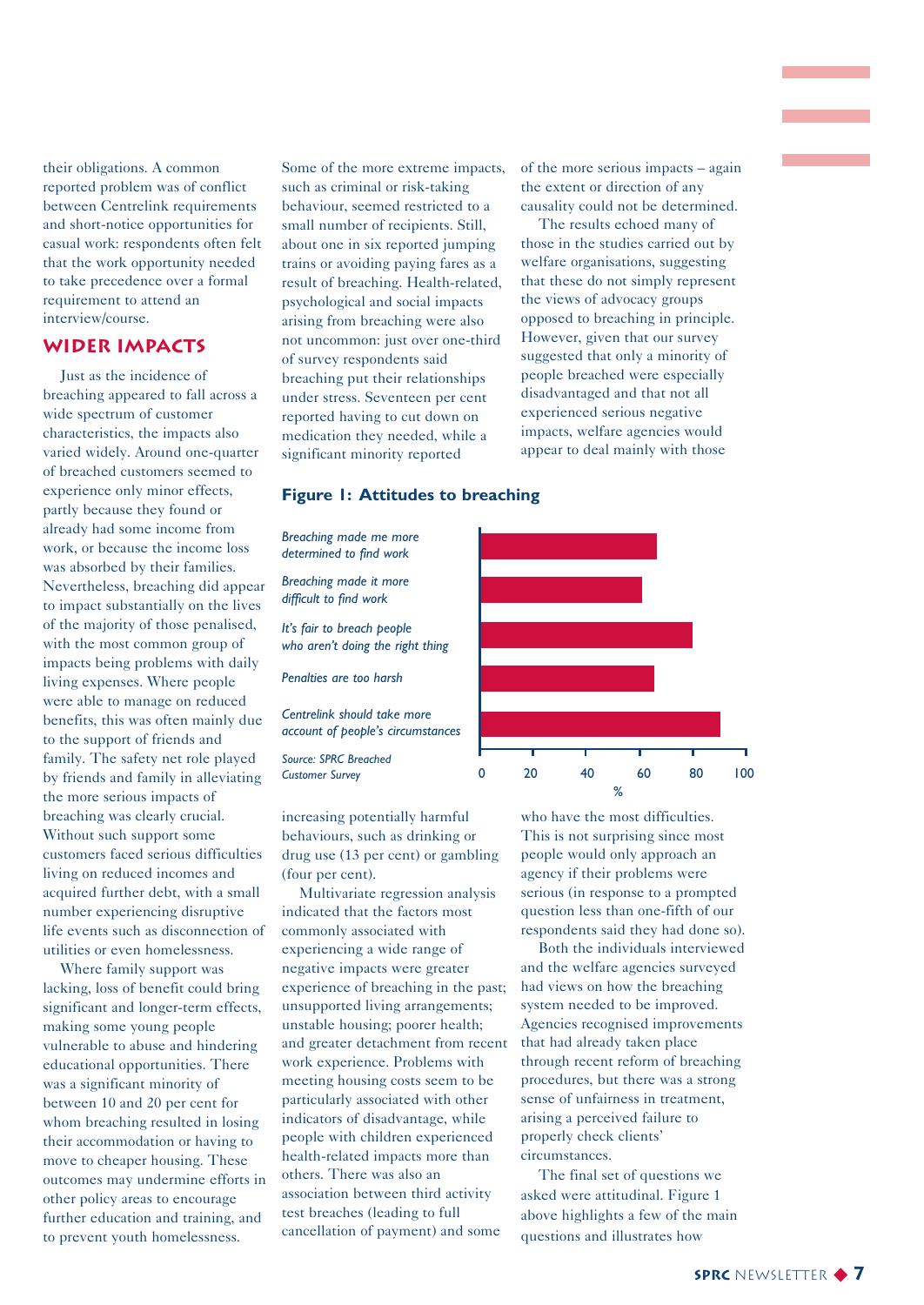breached customers, like most of us, often hold contradictory views. A large majority even of those breached were in favour of penalties, where recipients are not 'doing the right thing'. However, there was also a strong sense that many of respondents' own breaches were unfair, because Centrelink did not take people's circumstances properly into account. More than two-thirds thought that the penalties were 'too harsh'.

#### **Conclusions**

The main issue with breaching, apart from whether the monetary level of penalties is unfairly high, seemed not so much that it falls disproportionately on the most vulnerable customers, but that it is the more disadvantaged beneficiaries who face the most difficulties when breached. Many unemployed recipients lead lives that are constrained, stressful and easily disrupted by sudden reduction or loss of income. For some the impacts can be severe and may be long lasting, especially if they lack networks of support. Our conclusion was that there were clear opportunities to reduce further the extent of breaching by more effort to contact customers and review their circumstances before imposing penalties, particularly given that the evidence on whether they increase compliance is ambiguous.

So what light does this research give on the proposed new system? While the focus appears to be on attempting to boost the compliance effect of penalties and reducing the financial impact once compliance is restored, there seem to be two potential drawbacks. First, payment is only restored for those who can convince Centrelink that their reason for non-compliance was acceptable. Others face total loss of payments for the period between suspension and when they contact Centrelink. This seems likely to be a continuing problem, especially for young people without settled homes and with disorganised lives. Secondly, the new system removes the previous distinction between administrative and activity test breaches. Relatively minor infringements, such as not answering letters or missing an appointment, could now bring much more severe penalties than before. Retaining such heavy loss of payments for minor offences seems likely to continue causing considerable hardship to some recipients and our study suggests that they may often be the ones already most disadvantaged.

#### **References**

Bray, R. (2001), Hardship in Australia: *An Analysis of Financial Stress Indicators in the 1998-99 Australian Bureau of Statistics Household Expenditure Survey,*

Occasional Paper No. 4, Department of Family and Community Services, Canberra.

Britton, L. (2002), 'Sanctions and the hard to help', *Working Brief,* January, 2002, 3.

Burke, V. and G. Falk (2001), 'TANF Sanctions - Brief Summary', Congressional Research Library, Washington DC.

Butterworth, P. (2003), *Estimating the Prevalence of Mental Disorders Among Income Support Recipients: Approach, Validity and Findings,* Policy Research Paper No. 21, Department of Family and Community Services, Canberra.

Eardley, T., J. Brown, M. Rawsthorne, K. Norris and L. Emrys (2004), *The Impact of Breaching on Income Support Recipients,* report for the Department of Family and Community Services, Social Policy Research Centre, University of New South Wales, Sydney.

Pearce, D., J. Disney and H. Ridout (2002), *Making it Work: The Report of the Independent Review of Breaches and Penalties in the Social Security System,* Sydney.

Schnurer, E.B. and Kolker, J. (2002), *Welfare Reauthorization and the States: Do Penalties Motivate Recipients to Work,* Center for National Policy, Washington DC. Welfare Rights Centre (NSW) (2005), 'Suspension to replace breaches', *Rights Review,* 23 (2), 6-7.

Three new SPRC Reports are available for download from http://www.sprc.unsw.edu.au/reports/index.htm *Disability Support Pension New Customers Focus Groups The Impact of Breaching on Income Support Customers Housing and Accomodation Support Initiative Summary Report*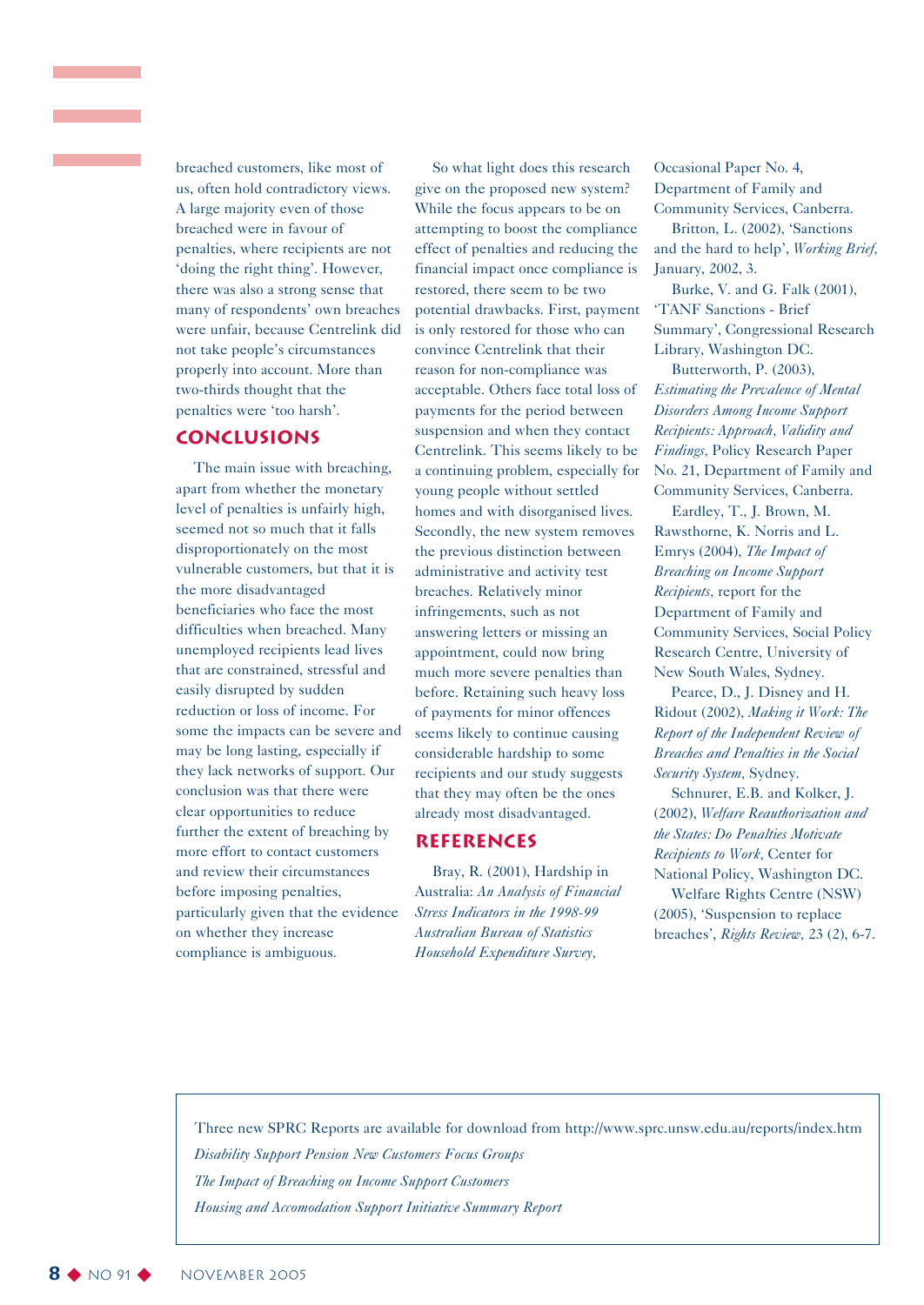## **Vibrant and diverse Visitor program**

#### By Peter Saunders

One of the enduring pleasures of working at SPRC is being able to meet and work with international research visitors. Earlier this year, we were able to benefit from collaborations with two researchers from China and one from Sweden. As the following article shows, they varied greatly in terms of their background and interests, but all three made an important contribution to the SPRC's research mission.

Sun Lujun is a Senior Researcher at the China Research Centre on Ageing (CRCA), where he analyses data from the national surveys on ageing designed and conducted by CRCA. The data collected in the 1992 and 2000 surveys form the basis of an Australian Research Council project that is examining the economic and social circumstances of people aged 60 and over in 2000 and how they have changed since 1992 as the Chinese economy underwent a radical transformation. During his visit, Sun worked with Peter Saunders and Xiaoyuan Shang (the two SPRC investigators on the project) primarily on the development of new indicators of deprivation and exclusion among the urban aged in 2000. A series of papers were produced (building on work that had commenced in 2004 when Sun Lujun and CRCA colleagues Zaiti Zhang, Guo Ping and Chen Gang visited SPRC) and are currently being refined and revised prior to publication.

Eva Franzén works in Centre for Epidemiology (EPC) in Stockholm, a department of the Swedish National Board of Health and Welfare. Her research is mainly on poverty in Sweden, with a focus on the Swedish immigrant population. In her PhD thesis *Waiting for Welfare* she showed that the social conditions among social assistance recipients are worse in several dimensions compared to those who



*SPRC Visitors Yanli Xu, Eva Franzen and Sun Lujun*

have other transfer payments or earnings. These facts could not be understood in terms of difficulties being introduced in the new country, and were thus seen as the result of social exclusion of immigrants in Sweden.

She spent her time at SPRC adding to her theoretical and methodological knowledge on poverty and social exclusion, and the ways in which poverty and inequality can be mapped in a period when the welfare state is being questioned and transformed. She notes that it is important to find relevant indicators for comparing poverty in different times and to identify risk factors and as well as processes and consequences. The Australian debate on this issue is relevant to Swedish conditions, since poverty in Australia is also to a great extent associated with factors like ethnicity, lone parenthood and unemployment. Eva was happy to be invited to the SPRC and found it very stimulating to be in a milieu with excellent researchers who have great knowledge and experience in this field of research.

Yanli Xu is an Associate Professor in Vocational Education College at the Tianjin University in China. Her background is in demography, and she has a PhD in economics from Nankai University.

Her research interests include women and gender studies, feminist theory and household economics. Her recent research project has focused on a gendered analysis of Chinese student poverty in higher education. Student poverty in the higher education sector is a relatively unexplored phenomenon in China, and gendered poverty experiences have been largely neglected in defining the problem. Her project is examining how gender influences male and female students in accessing public and private financial resources to support their studies. Quantitative and qualitative methods will be used to investigate the issues, including the impact of poverty on educational progress and career choice. The project is trying to describe the realities of poverty from the student's perspective, using their own words. The results will have implications for social policy development in Chinese higher education and shed light on addressing the process equity based on entry equity in China higher education. The project is expected to be completed in about two years, and Yanli has spent her time at SPRC conducting a literature review and developing the methodology and instruments for the project.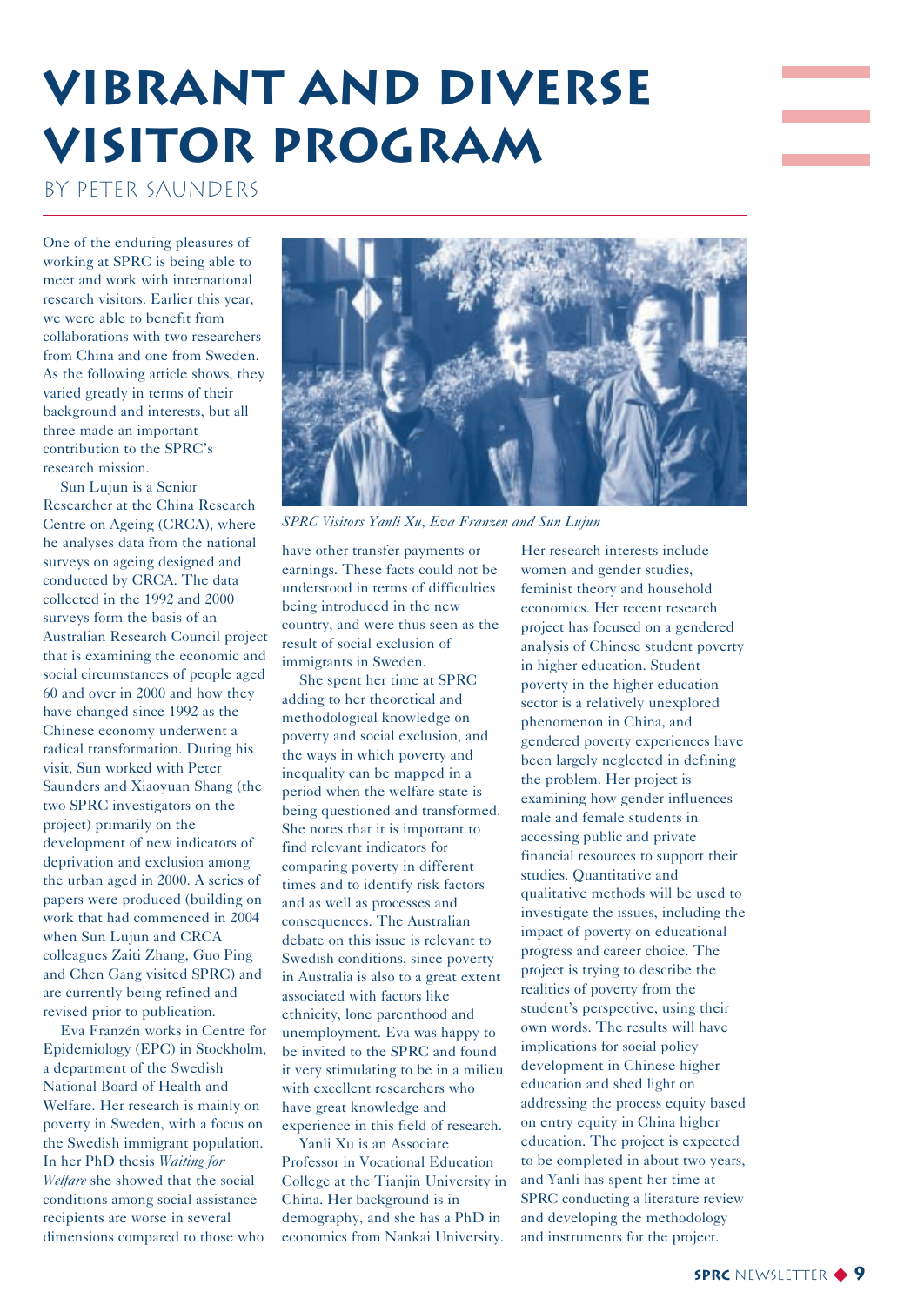## **The Australia Social Policy Conference, 2005**

By Bruce Bradbury and Tony Eardley

In July, the SPRC hosted the 9th Australian Social Policy Conference. The conference is now established as a key event on the social policy calendar, providing a regular forum for academia, government and non-governmental social policy agencies to discuss research findings relevant to both policy makers and practitioners. This year's theme *Looking Back, Looking Forward: a Quarter century of Social Change* reflected that fact that the conference coincided with the SPRC 25th anniversary.

#### **Keynote speakers and forums**

The keynote speakers for the conference this year focused on several of the ongoing 'big picture' issues of social policy. Professor Peter Saunders of the SPRC opened the conference with a look at the role of social policy researchers and their relationships to other academic disciplines, funding bodies and policy makers. What features make research effective and what barriers prevent it from exerting an impact? What can be done to facilitate a high quality evidence base in social policy? Saunders argued that while the cross-disciplinary nature of social policy was a positive feature,

it also contributed to a level of academic invisibility compared with other social sciences. This was linked with the failure in Australia to establish a national social policy association, despite earlier efforts to do so.

In spite of some of the weaknesses of social policy research, Saunders suggested that there was much to be positive about, including the strong links between research and practitioners, and funding by state and federal government departments of research that is broader than just that relevant to immediate policy concerns.

In 1999 Tony Blair, the UK Prime Minister, promised to end child poverty within a generation. Professor Holly Sutherland (pictured above) from the University of Essex examined the UK experience and asked: What does this mean? Can it be achieved? What progress has been



made so far? What can countries like the UK (and Australia) learn from other European countries that have managed to attain very low rates of child poverty? She concluded that yes, it is possible for governments to



*Holly Sutherland*

reduce child poverty given sufficient fiscal commitment. However, the UK experience raises a number of problems. Targeting on children can leave equally needy adults disadvantaged. Increasing reliance upon meanstested payments raises problems of incentives, particularly for primary carers. Finally, the use of the tax system to provide benefits can lead to large unanticipated income swings in some families (an issue that has some resonance in Australia with Family Tax Benefit overpayment controversies).

The third keynote speaker of the conference was Linda Burney MP, Member of the NSW Legislative Assembly for Canterbury and member of the Wiradjuri Nation. From 1991 to 2000 a process of Reconciliation between Indigenous and non-Indigenous Australians was seen as fundamental to alleviating Indigenous disadvantage. However, conversations about reconciliation are little heard today. Linda Burney argued that "reconciliation isn't lost, but we need the collective will to find it again - as a nation we have no choice". She spoke movingly about the intolerable living conditions still experienced

*Linda Burney*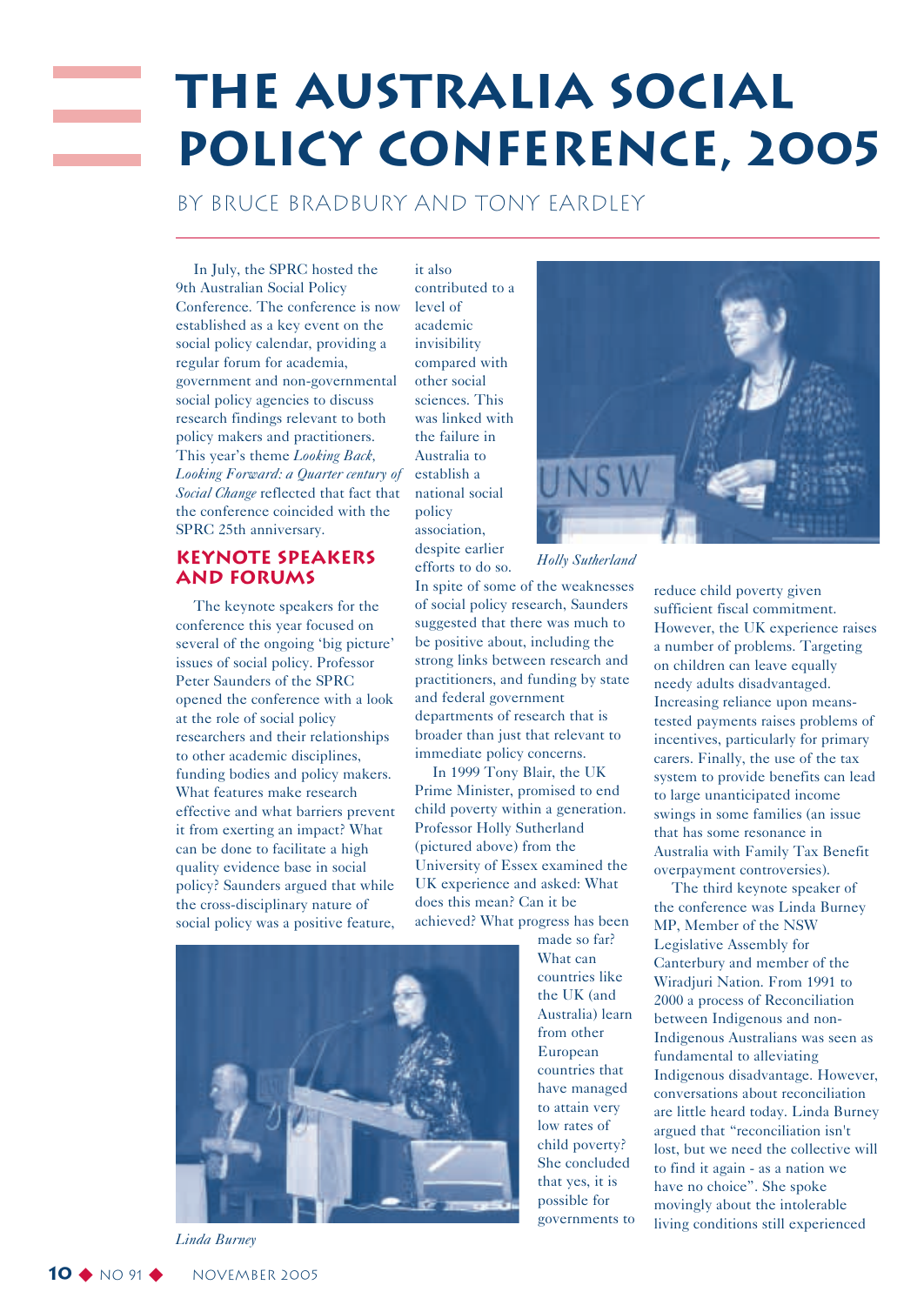by many Indigenous communities – and was highly critical of the Federal Government's negative reactions to the reconciliation agenda - but noted that there were many examples of progress being made at the State and local level.

The final keynote speaker was Professor Nancy Folbre from the University of Massachusetts. Family policy in most wealthy countries (including the US and Australia) is a mess of contradictions. Though policy makers often use economic analysis to understand this area, the conventional tools of economic analysis are far too narrow to help us understand this vital area. Professor Folbre argued that we need to situate family policy in a broader framework that includes market exchange but also natural assets, social capital, and nonmarket services that are not easily denominated in dollar terms. Even though aspects of the capitalist economic system act to increase women's rights, the market economy still depends upon the (largely unpaid) caring labour provided by women. This contradiction runs to the heart of all aspects of family policy. Researchers and policy makers need to explicitly address the question of what percentage of total investments in children should be 'private' and what percentage 'public'.

The issue of investment in children was continued in one of the conference forums *Distributing the costs of raising children,* where Nancy Folbre was one of the discussion leaders (along with Pru Goward

and Jenny Earle).

Other forums included *Disability and Work: inclusion or coercion?,* where the controversial new income support policies for disabled people were debated, with the Government's position being put by the Minister for Workforce Participation, Peter Dutton MP; *A place in the sun? Social policy and the environment in Australian cities; The roots of riots: understanding the causes of youth crime and community disturbances;* and *God and the state: the role of faith-based organisations in social welfare.* All these forums provoked lively debate, though perhaps the most well-attended session in the forums slot was a more traditional collection of papers from the new book *Rethinking Wellbeing,* edited by Lenore Manderson.



#### *Nancy Folbre*

#### **Contributed paper prize**

In addition to the plenary and forum sessions, over 140 contributed papers were presented. This year we asked conference participants to vote for what they identified as the best papers from this collection. We are pleased to announce the winner of this competition as Peter Whiteford, from the OECD, who presented a paper *The welfare expenditure debate: economic myths of the left and right revisited.* Peter has received a \$200 book voucher prize. The slides from this presentation are available on the conference website.

The runner-up was Janet McCalman of the School of Population Health, University of Melbourne with her presentation *The past that haunts us: the historical basis of Australian children's wellbeing.* This paper will be included in a forthcoming book *No Time to Lose* to be published later this year by Melbourne University Publishing

The papers and/or the presentation slides of the keynote speakers and many of the contributed papers are available on the conference website, www.sprc.unsw.edu.au/ASPC2005. A small selection of papers from the conference will be published in a special edition of the Economics and Labour Relations Review early in 2006.

*Sue Leppert and Paul Smyth*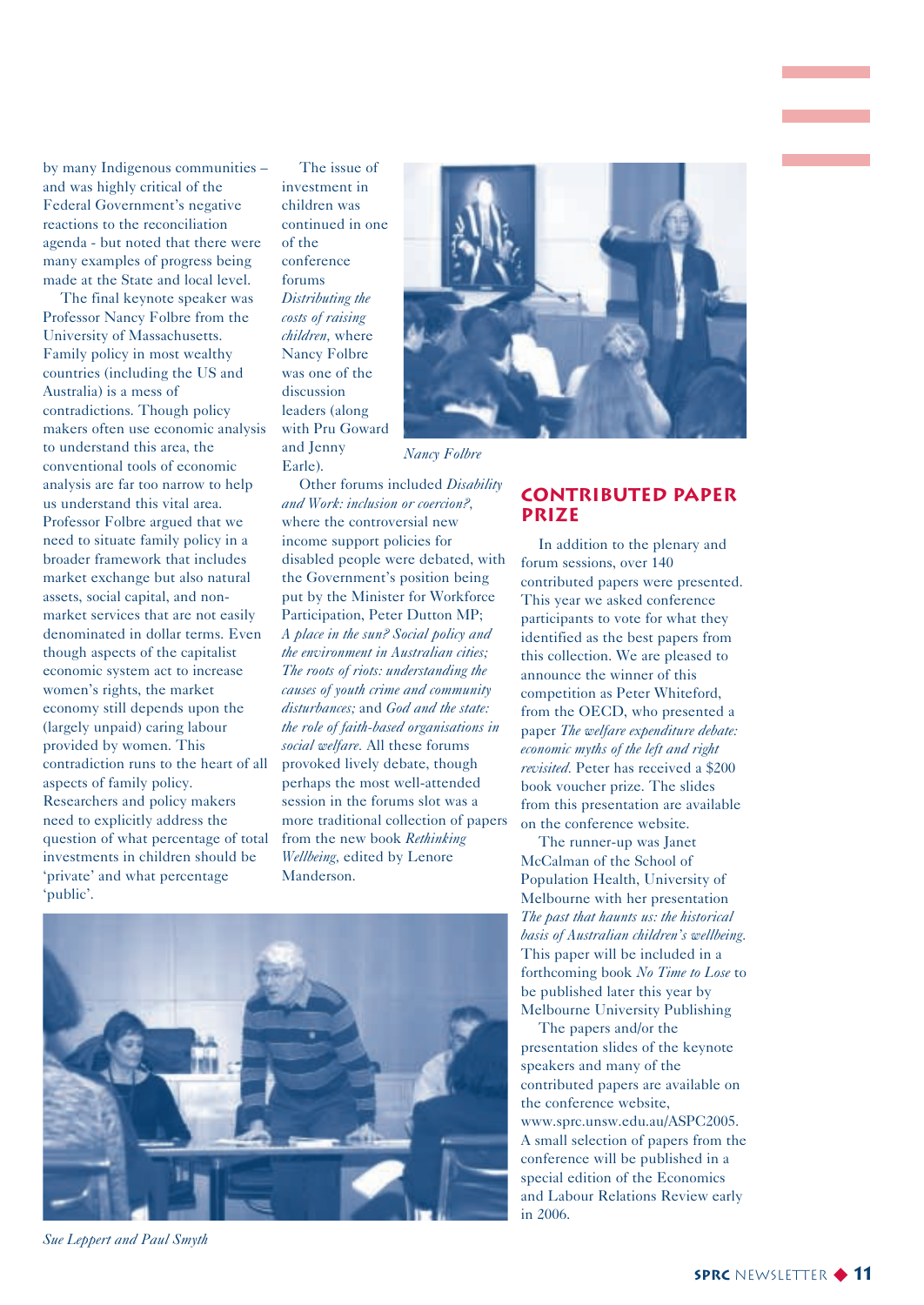## **Children in the Supported Accommodation Assistance Program (SAAP)**

By Tony Eardley

There has been growing policy concern about homelessness amongst children and young people in Australia, but until recently there was little specific information available about children using homelessness services provided through SAAP. The SAAP National Coordination and Development Committee (CAD), through the Department of Family and Community Services, commissioned a study by the SPRC of children using homelessness services, as part of a program of wider research on homelessness and SAAP policy and practice. The study involved a review of literature on children and homelessness, together with a review and re-analysis of SAAP client data with a focus on children both as clients in their own right and as dependants of adult clients.

Recognition of children as people with service needs of their own, distinct from those of their parents/guardians, has been happening increasingly in SAAP over recent years, but there are areas where further development is needed. SAAP stands in a different legal position in relation to children who present with their parents than it does in relation to unaccompanied children, even when they are the same age. The situation is further complicated by widely varying age-based definitions of what constitutes a 'child' in SAAP. However, while the circumstances of accompanying and unaccompanied children are clearly different, unaccompanied children are often subject to the same pressures and problems that have led to families with accompanying children becoming homeless. The fact that the proximate cause of homelessness is family breakdown should not obscure the fact that the underlying causes may be related to other more structural issues.

Partly because the specific attention to children in SAAP data recording is relatively new, information on service needs and requests for accompanying children is incomplete. However, it appears while overall most recorded service needs are met, unaccompanied children are considerably less likely to have all their service needs met, particularly when it comes to employment-related needs or other specialist services such as mental health or drug and alcohol problems.

One key finding which has clear policy implications is that a large proportion of both accompanying and unaccompanied children are recorded as approaching SAAP at the point of 'imminent risk' of homelessness, rather than when they had already been homeless for some time. This suggests an important role for SAAP in intervention to prevent actual homelessness. The early intervention and prevention programs relating to homelessness have been controversial, but much of this policy does not in any case deal with prevention at the point of imminent homelessness. This needs liaison and negotiation with public housing authorities, community housing agencies, legal centres, Centrelink, private landlords and families.

The literature identifies a range of service improvements needed for children and some studies also note that substantial progress has been made. The data analysis suggests that while the majority of children in SAAP present to services that target them and thus are likely to be attuned to their circumstances, a significant minority of children attend other kinds of service which may have more difficulty identifying and meeting their needs.

One group of children for whom homelessness remains a particular

problem is those leaving State care. Research has found that SAAP provides important services for this group and they can also be effectively integrated into support through federal programs like Reconnect. Nevertheless, it is difficult to determine from the limited outcome data available how effective SAAP is in providing longer-term housing options for former wards. One problem has been that the boundaries of legislative and financial responsibility for wards between States and the Commonwealth have often been unclear. Recently, however, there have been concerted attempts by State and Territory governments to clarify these responsibilities through amendments to legislation.

The aims of the data analysis element of this study included reviewing the opportunities and options for further research. Four areas deserve further attention: extending the analysis of children in SAAP to include multi-variate modelling; investigating whether children who request services are different from those who do not; developing better outcome measures (for SAAP and for children); and determining whether the population of children in SAAP is stable over time. The ability to carry out such studies is likely to be enhanced in the future through the implementation from July 2005 of a new Core Data Set.

The report *Children in the Supported Accommodation Assistance Program,* by Kate Norris, Denise Thompson, Tony Eardley and Sonia Hoffman, is published by the SAAP National Coordination and Development Committee and is available for download from the following website:

http://www.facs.gov.au/internet/f acsinternet.nsf/vIA/saap2/\$File/chil dren\_in\_saap.pdf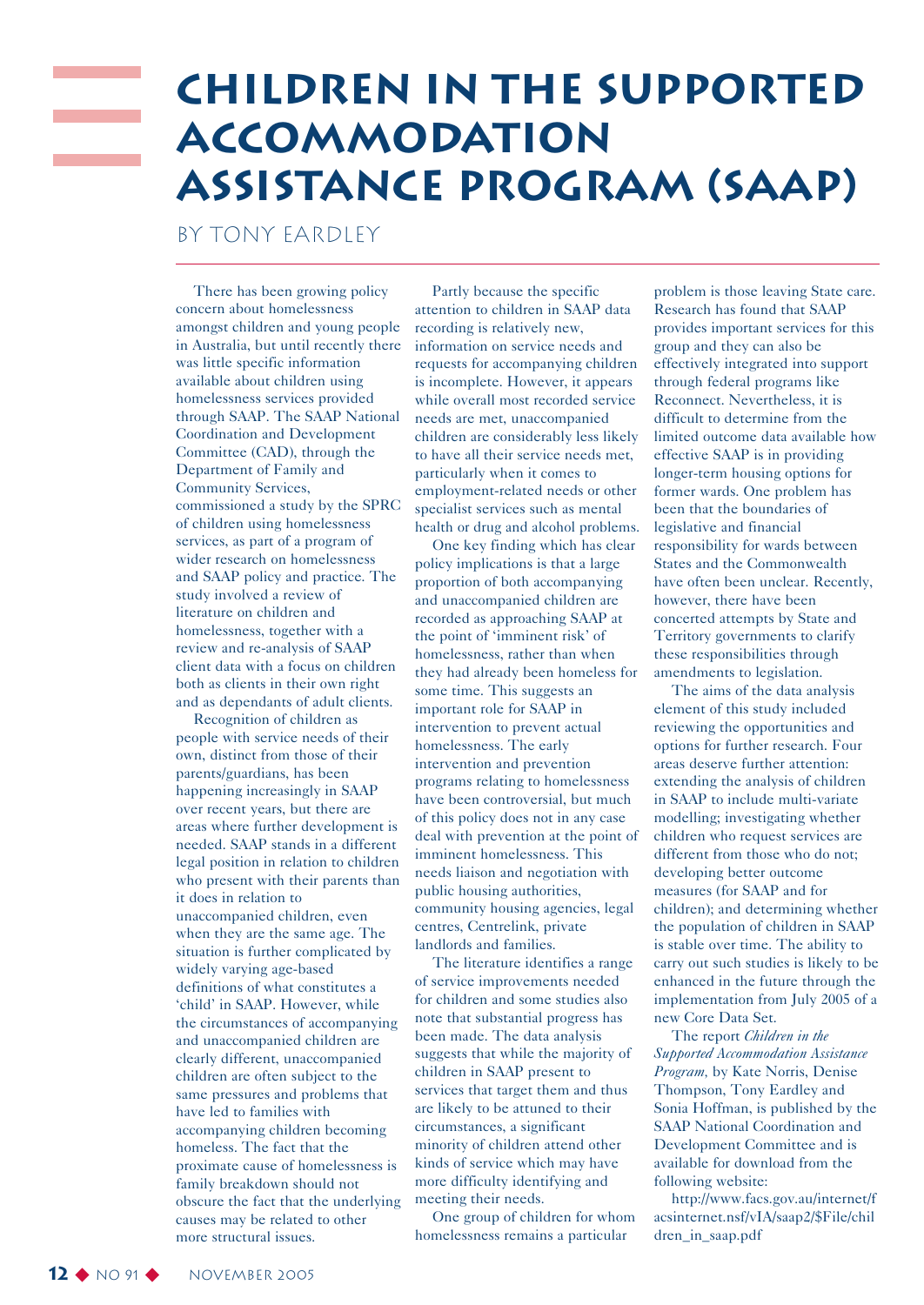## NEW Discussion Papers

#### **Income Poverty, Deprivation and Exclusion: A Comparative Study of Australia and Britain**

Peter Saunders and Laura Adelman

SPRC Discussion Paper 141, August 2005

Poverty research has a long history in both Australia and Britain, but its influence on policy remains hostage to political priorities and ideology. This can partly be explained by the acknowledged limitations of defining poverty as low-income and measuring it using an income poverty line. This paper examines two new data sets that allow the income poverty profile to be compared with, and enriched by, the incidence of deprivation and social exclusion, measured using data that directly reflect experience. Although a degree of care must be applied when interpreting these new measures across countries, a validated poverty measure is developed that reflects both low-income and the experience of deprivation and exclusion. When results for the two countries are compared, they reveal stark differences between the alternative indicators. Britain has the higher income poverty rate, yet the incidence of both deprivation and exclusion are higher in Australia, while validated poverty is higher in Britain. The distributional profiles of deprivation and exclusion are shown to be very different in the two countries. These differences are explained by the very low incomes of low income households in Britain, relative to other British households and relative to their Australian counterparts. In overall terms, the results suggest that the three groups facing the greatest risk in both countries are lone parents,

single non-aged people and large (couple) families. This suggests that policies designed to improve low incomes would be targeted very differently from those aimed at alleviating deprivation or combating exclusion.

**The Role of the STATE AND FAMILY IN the Living Conditions of the Aged in China: Changing Attitudes and Outcomes**

Peter Saunders

SPRC Discussion Paper 142, August 2005

Pension reform is at the centre of the policy agenda in China, as it undergoes rapid economic and social change, and attention is focused on ensuring that the pension system is financially sustainable in the face of the projected rapid ageing of the population. But addressing the needs of current generations of the aged presents additional challenges for policy makers, and what is feasible is constrained by inherited attitudes, arrangements and expectations. After reviewing the main features of recent pension reforms, this paper utilises data from two national surveys of the aged population in China (conducted in 1992 and 2000) to examine the role and impact of state provision, market transactions and family exchanges on the living conditions and of the aged. It also examines the perceptions and attitudes of the aged and argues that inadequate attention has been paid to the role and impact of informal (family-based) support mechanisms. Particular attention focuses on changes in the relative

roles of formal and informal support for the aged in urban and rural areas, and on changes in conventional (resource-based) measures as well as subjective indicators of well-being. The analysis reveals that inequalities based on gender and location are persisting and while there is clear evidence of improvements in material prosperity, some of the subjective indicators indicate that these do not translate into improved levels of economic security. On many of the indicators examined, the gap between the fortunes of urban and rural aged shows little sign of narrowing.

#### **The Effect of Children on Adults' Time-use: An Analysis of the Incremental Time Costs of Children in Australia**

Lyn Craig and Michael Bittman

SPRC Discussion Paper 143, August 2005

Raising children takes both time and money. For almost 150 years, scholars have attempted to find convincing ways to capture the costs of raising children. However, even when these estimates include indirect costs, such as mothers' foregone earnings, little research has been done on estimating the true time costs of raising children. This paper shows how the presence of children changes parents' use of time. It uses data from the most recent Australian Bureau of Statistics' (ABS) *Time Use Survey* to study how the allocation of time differs in households with varying numbers and ages of children and how households with children differ from those with no children. It also examines the intrahousehold division of time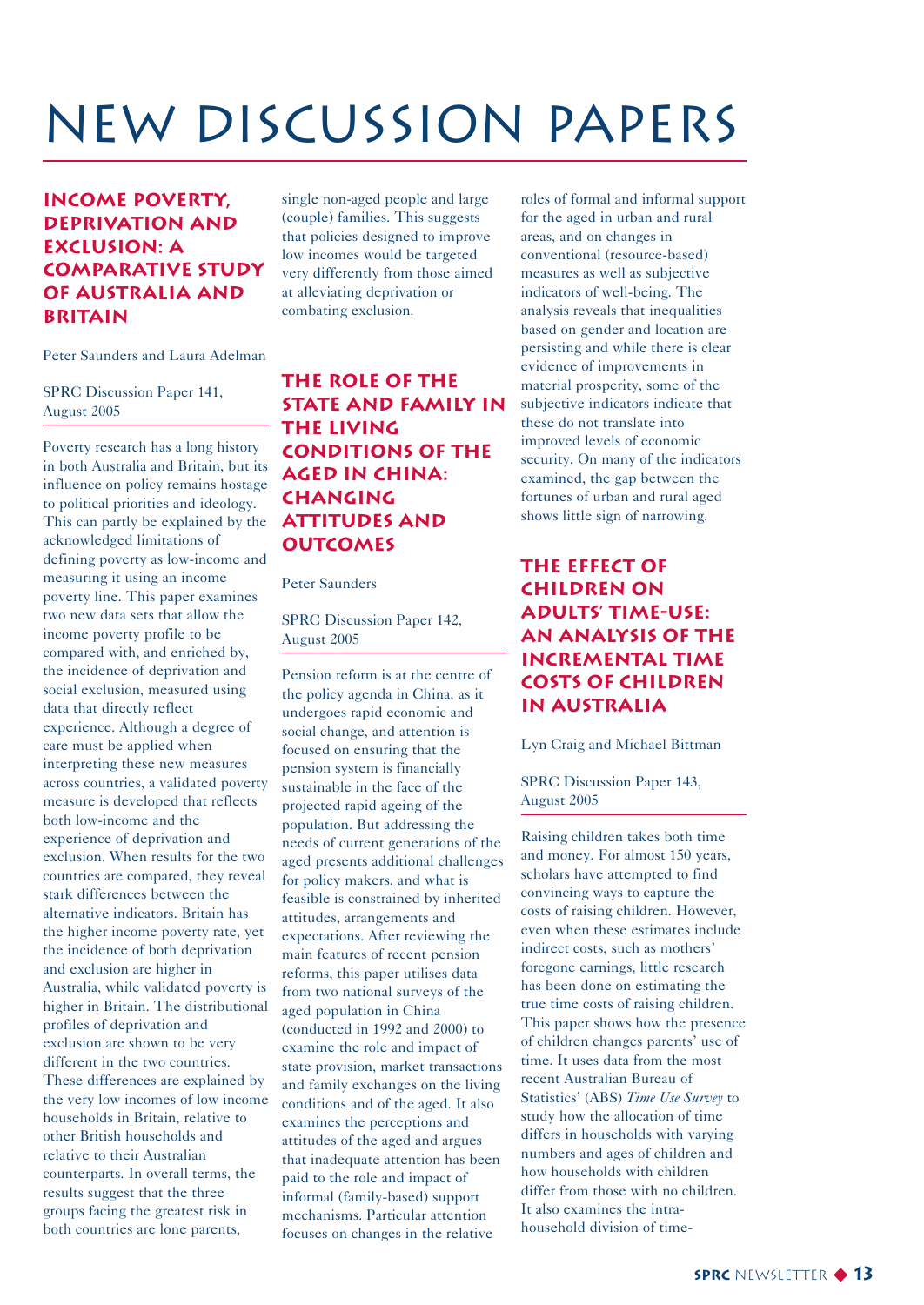resources, showing how childcare (and related unpaid work) and parental leisure are distributed between mothers and fathers. Since humans are capable of engaging in more than one activity at a time, the ABS time diaries allow people

to report simultaneous activities. A high proportion of time with children is recorded as a 'secondary', or accompanying, activity. This paper shows the effect of including secondary activity in the analysis of total

parental time commitments, and gives a more accurate picture of the time cost of children than has previously been possible on the basis of analysing 'primary' activities alone.

## New Projects

#### **The Outcomes of Children of Young Parents**

Bruce Bradbury

Department of Family and Community Services

This study will investigate the causal relationship between child outcomes and parental demographic characteristics particularly parental age at birth. In particular, there has been much concern about the impact of teenage pregnancy on child health and functioning outcomes. However, it is not clear that the poorer outcomes observed in these families are causally related to the parent's age at birth or due to other factors (such as health and socioeconomic status of the parents) which influence both the likelihood of a teenage pregnancy and the outcomes for the child.

#### **Fostering and Kinship Care in Australia**

Tony Eardley and Ciara Smyth

Department of Family and Community Services

In the context of the current National Plan for Foster Children, Young People and their Carers, there is a need for a better understanding of trends in fostering and kinship care, the outcomes being achieved in different types of care and the models and structures of support required to meet future needs in out-of-home care placements for children.

This project is a desk-based study involving the following elements: literature search and review for Australia and overseas, with particular emphasis on English-speaking countries (UK, US and bi-lingual Canada); review of policy documents relating to fostering and kinship care in the States and Territories of Australia; and informal contact and discussions with key policy informants in Australia and overseas, both academics and practitioners/policy makers, identified in the initial literature search.

#### **An Analysis of Expenditure Information in the HILDA Survey**

Gary Barrett and Bruce Bradbury

Department of Family and Community Services

There is a large body of research that shows that family expenditure provides a more accurate guide to a family's economic wellbeing than does current income. If individuals and families have access to (formal or informal) saving and credit facilities, they have the capacity to smooth transitory fluctuate in income. Therefore weekly or annual income during an atypically good (bad) period produces an over (under) estimate of family

wellbeing. Recent international research on economic inequality and welfare has thus turned to the use of expenditure data.

This project proposes an empirical analysis of the expenditure information in Wave 1 and 3 of the HILDA. The analysis will include:

• an investigation of the relationship between income and expenditure;

• an examination of the relationship between the family expenditure items in Waves 1 and 3, and between these items and family wealth (wave 2); and

• an analysis of expenditure and income inequality (and welfare)

#### **Measuring Changes in Community Strength and Community Disadvantage**

Ilan Katz and Nick Turnbull

Department of Family and Community Services

The overall aim of the research is to identify communities which have changed in their level of social disadvantage (or economic disadvantage ) over time and then to investigate more closely the factors which appear to have led to those changes, focusing on the extent to which there have been changes in community strength (or social capital).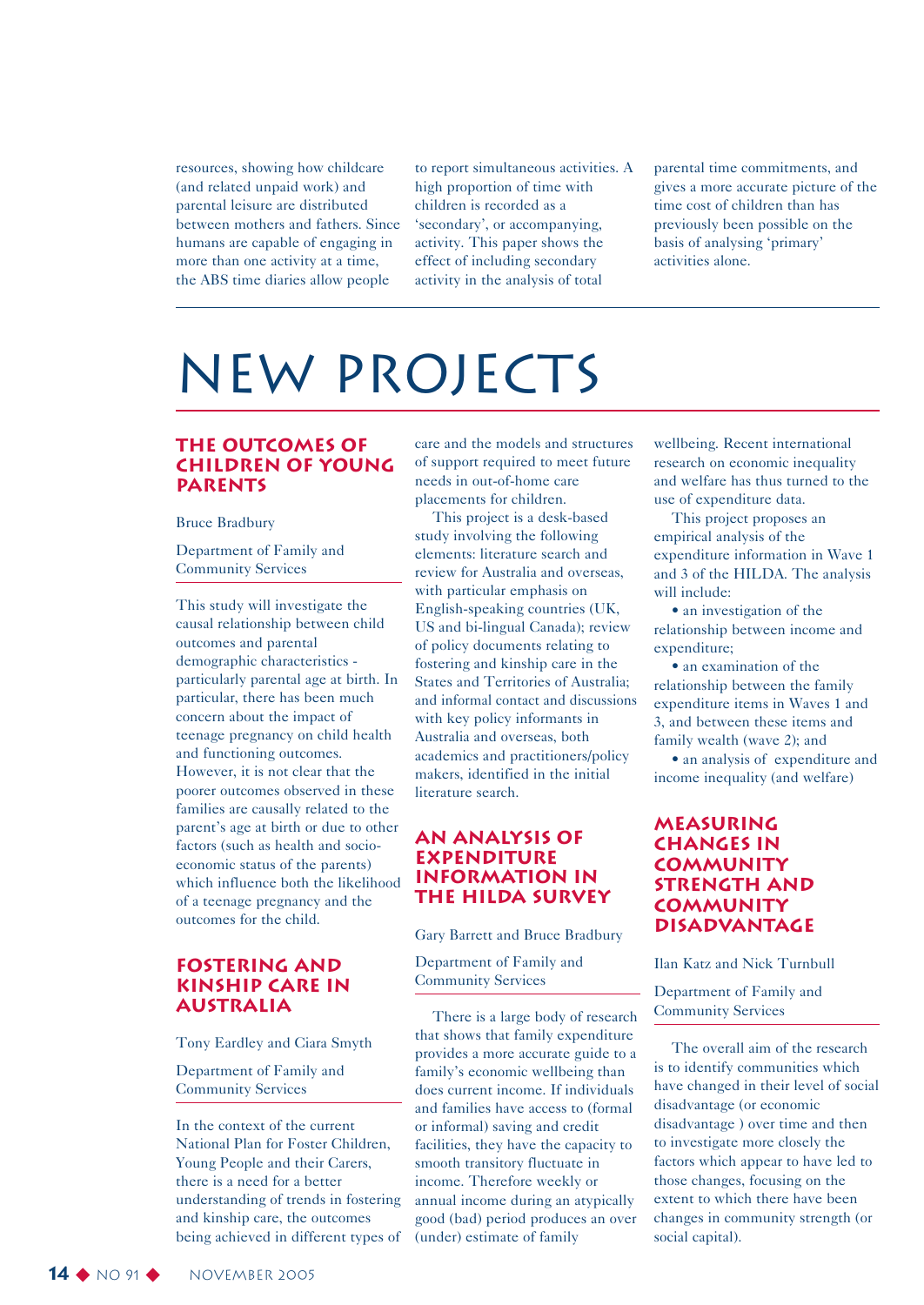The research will contribute to the development of a methodology which will allow the measurement of the strength of communities, the change in strength over time, and the contribution of Government and other initiatives to changes in social capital in communities.

#### **Left Out and Missing Out: Towards New Indicators of Social Exclusion and Material Deprivation**

Peter Saunders and Kelly Sutherland

Australian Research Council Linkage Grant with Mission Australia, Anglicare (Sydney), Australian Council of Social Services and the Brotherhood of St Laurence

This ground breaking project will utilise academic knowledge and practical agency experience built up over decades to produce a new framework for identifying and measuring exclusion and deprivation in contemporary Australian society. It will generate new findings on public attitudes to the 'necessary requirements' needed to participate at all levels in society and the economy. It will examine the population profile of the individuals and groups who are denied these opportunities, using both quantitative (survey) and qualitative (focus group) data, and its findings will complement existing data collections.

#### **Work and Family Balance: Transitions to High School**

Lyn Craig and Bruce Bradbury

Department of Family and Community Services

The promotion of measures to help families balance work and family responsibilities is a critical challenge for social policy (OECD, 2002). Both the needs of children and the extent of non-parental care services available change at the time children move from primary school to high school. Therefore the early teen years raise particular issues for parents, but despite this they have rarely been discretely investigated in relation to their impact on the work-family balance. The objective of this project is to establish how the transition to high school impacts on the way Australian parents organise their commitments to work and family and whether this has any flow-on effects on family wellbeing. The first stage of the project will be a review of the literature on workfamily balance and the particular needs of adolescents, and a review of non-parental care services available to and used by 11 to 14 year olds. The second stage of the project will be analysis of data from HILDA (Waves I, II and III) and the ABS Time Use Survey (TUS) 1997.

#### **the Family ENVIRONMENT**

Bruce Bradbury

Department of Family and Community Services

The project seeks to identify the impact of various characteristics of the family environment on child outcomes, and the potential for parenting practices to offset any disadvantages associated with these. The Longitudinal Study of Australian Children (LSAC) will provide important evidence to assist in the examination of this question in Australia. These data will be particularly useful after the survey has been running for some time, when it will be possible to compare the childhood environment with outcomes in later childhood. The study will describe the associations between family circumstances and the various child outcomes indices being developed by the LSAC team.

#### **Better Futures Outcomes Framework**

Ilan Katz, Karen Fisher, Cathy Thomson, Natasha Cortis, Denise Thompson and Glen Took

Department of Community Services, NSW

The Better Futures Regional Strategy intends to improve the health, education and safety outcomes of young people by improving how communities and services support young people and respond to their needs. To achieve these outcomes, the strategy employs an early intervention and prevention approach designed to increase community capacity to identify problems early and provide support and assistance. The research project is to undertake a literature review and develop an outcomes framework from secondary data.

#### **LSAC Outcomes and Evaluation of the Partnerships in Early Childhood Project**

Cathy Thomson and kylie valentine

#### Benevolent Society

The Partnerships in Early Childhood (PIEC) project links families to support services and programs by using the child care centres as a "bridge" for families to other services and programs. It places child care centres at the centre of the community, building on existing strengths and resources, and harnessing the skills and resources of major child care providers. PIEC is funded under the Commonwealth Department of Family and Community Services, Stronger Families and Communities Strategy, Invest to Grow program. SPRC will conduct the evaluation component of the project.